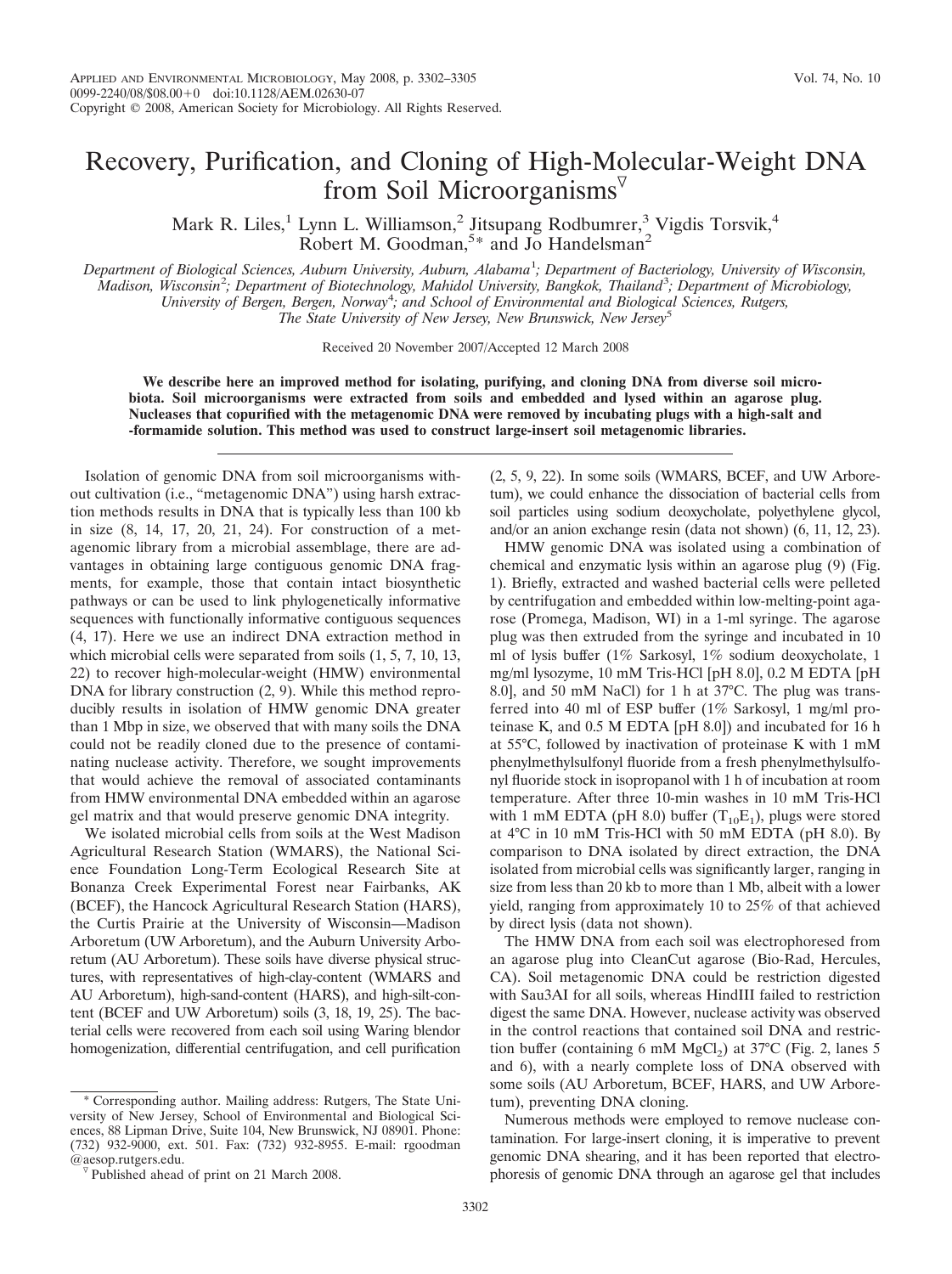

FIG. 1. Flow chart for the recovery, purification, and cloning of HMW metagenomic DNA from soil microorganisms.

polyvinylpyrrolidone could reduce the presence of interfering contaminants (16), but in none of the samples tested was this method effective at removing nuclease activity (data not shown).

The one method that showed a consistent and significant benefit in removing associated nucleases from metagenomic DNA was treatment with a high concentration of formamide and sodium chloride within an agarose plug (Fig. 2, lanes 3 and 4). The formamide serves to denature genomic DNA and associated proteins and other factors bound to DNA, and sodium chloride enhances genomic DNA stability during denaturation (18). The genomic DNA becomes denatured while still embedded within the agarose matrix and then may be renatured by dialysis. To accomplish this denaturation step, agarose plugs containing embedded and lysed cells were placed along the entire top of a 1% agarose gel and DNA was electrophoresed for 4 to 5 h in a cold (4°C) room. After a narrow strip of the gel was stained to determine where the DNA was present (Fig. 1), the unstained portion of agarose (with agar volume kept to a

minimum) containing compressed HMW DNA was then excised and placed within a 15-ml centrifuge tube containing 80% formamide and 0.8 M NaCl in a 20 mM Tris-HCl buffer (pH 8.0), providing a 60 to 70% final formamide concentration. The plug was incubated overnight at 15°C, and then, to remove the formamide and renature DNA, the agarose plug was placed directly into a 1-liter volume of  $T_{10}E_1$  at 4°C and the solution was very gently stirred on a magnetic plate for at least 24 h. After dialysis, the purified agarose plug was placed in a new agarose gel and metagenomic DNA was electrophoresed into low-melting-point agarose for approximately 3 h at 70 V in a cold (4°C) room. The resultant agarose plug of purified HMW DNA was immediately sliced into 4-mm sections, and each section was placed in a microcentrifuge tube containing 500  $\mu$ l of T<sub>10</sub>E<sub>1</sub> and stored at 4°C until restriction digested (within 24 h).

To subject DNA within a cell plug section to restriction digestion, between 1 and 10 units of Sau3AI were used per 4-mm cell plug section in a 200- $\mu$ l volume in 1 $\times$  restriction buffer and  $1 \times$  bovine serum albumin for 1.5 h at 37°C. The partially digested HMW DNA was size selected using pulsedfield gel electrophoresis (PFGE) (0.3- to 3-s switch time,  $120^\circ$ ,  $-1.5$  ramping factor), and the recovered agarose slice was treated with GELase (Epicenter, Madison, WI), or it was electroeluted from the gel slice (15). In some experiments, multiple size selection gels were employed to reduce the presence of small-molecular-weight DNA in subsequent ligations. The partially digested, size-selected genomic DNA was then ligated into a commercially prepared fosmid or bacterial artificial chromosome (BAC) vector at an approximate molar ratio of 10 insert:1 vector, using T4 DNA ligase overnight at 15°C. The ligation mixture was heat inactivated, dialyzed against doubledistilled water, and then electroporated into highly electrocompetent *Escherichia coli* cells. Transformants were selected on LB media containing  $\text{Cm}_{12.5}$ , 5-bromo-4-chloro-3-indolylβ-D-galactopyranoside, and isopropyl-β-D-thiogalactopyranoside, and white colonies were selected after 15 h of incubation.

Many parameters are important to evaluate for successful large-insert cloning. Besides purity of the HMW DNA, using a cloning vector that has been dephosphorylated to prevent selfligation, achieving efficient recovery of the HMW DNA by electroelution, and using multiple vector:insert ratios in ligations are critical in any library construction. Each environmental sample has unique challenges, and this protocol helps to remove a critical hurdle (i.e., nuclease contamination) that may prevent large-insert cloning from many soils. While largeinsert library construction is to some degree an idiosyncratic process and the specific effect of the formamide treatment has not been identified, there was clearly an increase in the efficiency of library construction when formamide (and high salt) was used to treat the recovered HMW DNA prior to restriction digestion (Table 1). In 21 library construction attempts with the BCEF soil without formamide treatment, a total of approximately 19,000 recombinant clones were obtained, and in 15 of these attempts, no genomic inserts were obtained. In contrast, in 7 library construction attempts using the formamide treatment, more than 475,000 clones were obtained, and in only 1 case were no inserts obtained (Table 1). While some of these library construction attempts were made with fosmid as well as BAC vectors, in the two cloning attempts that utilized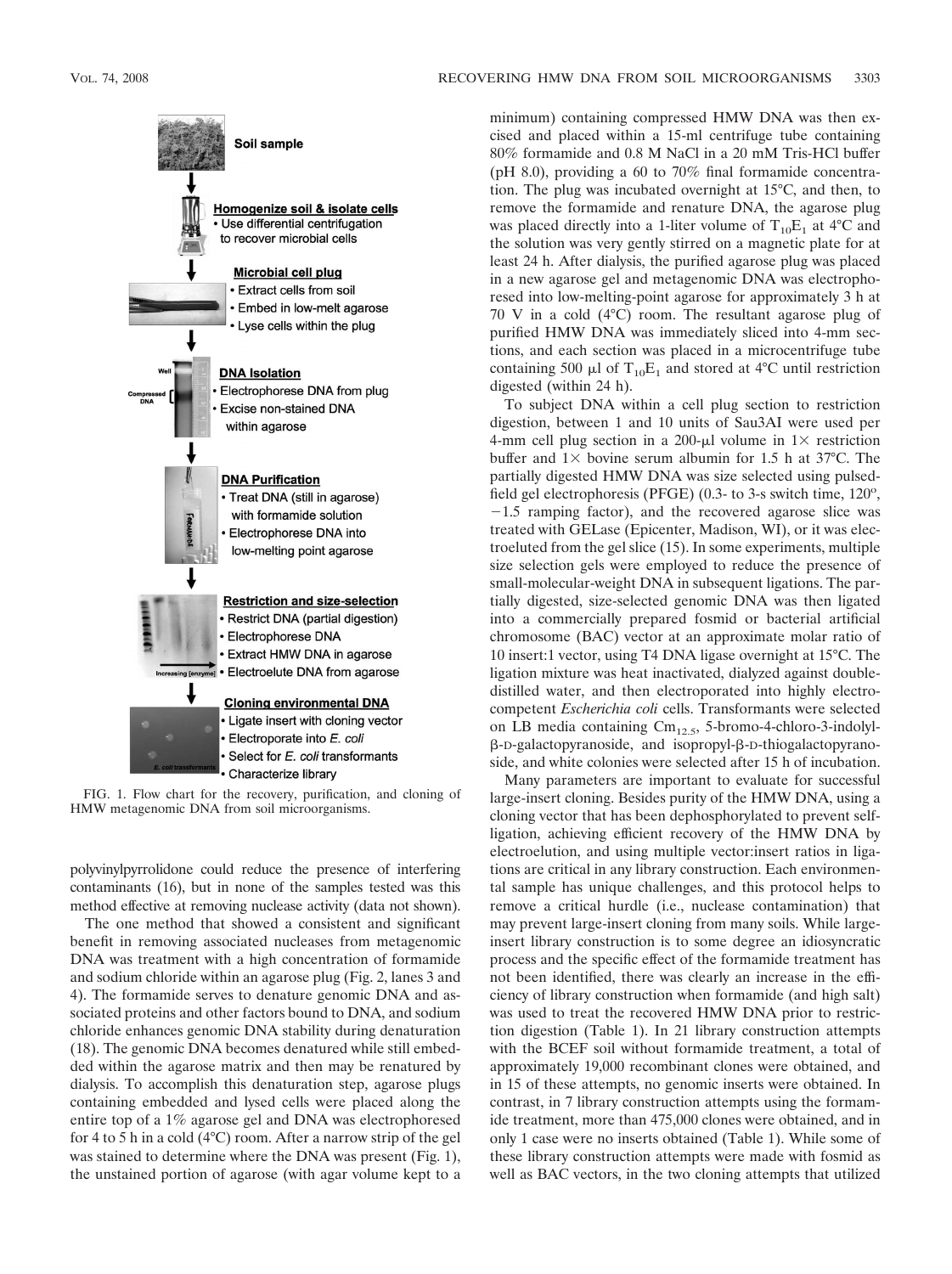

FIG. 2. Formamide treatment of soil metagenomic DNA prevents DNA degradation. Lane 1, 1-kb DNA ladder (Promega); lane 2, MidRange II PFGE marker (New England BioLabs); lane 3, BCEF soil DNA plus formamide and salt treatment; lane 4, BCEF soil DNA plus formamide and salt treatment plus Sau3AI (10 U); lane 5, BCEF soil DNA; lane 6, BCEF soil DNA plus Sau3AI (10 U). PFGE conditions (1- to 3-s switch time) were selected to achieve compression of HMW DNA of >300 kb in order to visualize faint amounts of non-formamide-treated DNA.

formamide treatment and cloned this purified DNA into a BAC vector, the number of transformants obtained exceeded 80,000 clones, compared to only 19,000 BAC clones generated in 21 library attempts without using formamide treatment. Furthermore, fosmid cloning was also attempted with nonformamide-treated DNA, which did not result in any clones. In this study, there was not a concerted effort to achieve the largest insert sizes possible, since the primary concern was to first increase cloning efficiency. Presumably the increase in cloning efficiency achieved through formamide treatment would also enable more consistent larger-insert cloning; indeed, in a separate study (without negative controls that lacked formamide treatment), a soil metagenomic BAC library with

TABLE 1. Soil metagenomic libraries constructed with or without formamide treatment

| Library<br>name  | Library<br>type | isolation <sup>a</sup> | Nycodenz Formamide<br>treatment | No. of<br>clones | Approx $%$<br>insert | Avg insert<br>size (kb) |
|------------------|-----------------|------------------------|---------------------------------|------------------|----------------------|-------------------------|
| AK <sub>5</sub>  | <b>BAC</b>      | Yes                    | N <sub>0</sub>                  | 2,200            | 70                   | 33                      |
| AK <sub>7</sub>  | <b>BAC</b>      | Yes                    | No                              | 2.300            | 60                   | 47                      |
| AK 8             | <b>BAC</b>      | Yes                    | No                              | 2,700            | 70                   | 9                       |
| AK <sub>9</sub>  | BAC             | Yes                    | N <sub>0</sub>                  | 2.400            | 25                   | 20                      |
| AK <sub>13</sub> | <b>BAC</b>      | N <sub>0</sub>         | No                              | 8,400            | 10                   | 29                      |
| AK 17            | <b>BAC</b>      | N <sub>0</sub>         | N <sub>0</sub>                  | 1.000            | 20                   | 29                      |
| $AK 15$ BAC      |                 | N <sub>0</sub>         | Yes                             | 32,100           | 60                   | 20                      |
|                  | AK 19 Fosmid    | N <sub>0</sub>         | Yes                             | 3,300            | 98                   | 31                      |
| $AK 20$ BAC      |                 | N <sub>0</sub>         | Yes                             | 48.100           | 80                   | 8                       |
|                  | AK 21 Fosmid    | N <sub>0</sub>         | Yes                             | 333,700          | 100                  | 30                      |
|                  | AK 22 Fosmid    | N <sub>0</sub>         | Yes                             | 50,500           | 100                  | 30                      |
|                  | AK 23 Fosmid    | No                     | Yes                             | 8.200            | 100                  | 30                      |
|                  |                 |                        |                                 |                  |                      |                         |

*<sup>a</sup>* In some cases, microbial cells were isolated over a Nycodenz layer as previously described (22).

an average insert size of 68 kb has been constructed (data not shown). Taken together, these results indicate that an increase in the molecular weight of metagenomic DNA can be achieved through recovery of microbial cells from soil (i.e., indirect extraction) and that contaminants that coisolate with this metagenomic DNA from some soils may be removed by treatment with a formamide and high-salt solution within an agarose plug, resulting in an increase in the efficiency of metagenomic library construction.

## **REFERENCES**

- 1. **Bakken, L. R., and V. Lindahl.** 1995. Recovery of bacterial cells from soil, p. 9–27. *In* J. D. Van Elsas and J. T. Trevors (ed.), Nucleic acids in the environment: methods and applications. Springer Verlag, Berlin, Germany.
- 2. **Berry, A. E., C. Chiocchini, T. Selby, M. Sosio, and E. M. H. Wellington.** 2003. Isolation of high molecular weight DNA from soil for cloning into BAC vectors. FEMS Microbiol. Lett. **223:**15–20.
- 3. **Bintrim, S. B., T. J. Donohue, J. Handelsman, G. P. Roberts, and R. M. Goodman.** 1997. Molecular phylogeny of Archaea from soil. Proc. Natl. Acad. Sci. USA **94:**277–282.
- 4. **Courtois, S., C. M. Cappellano, M. Ball, F. Francou, P. Normand, G. Helynck, A. Martinez, S. J. Kolvek, J. Hopke, M. S. Osburne, P. R. August, R. Nalin, M. Guerineau, P. Jeannin, P. Simonet, and J. Pernodet.** 2003. Recombinant environmental libraries provide access to microbial diversity for drug discovery from natural products. Appl. Environ. Microbiol. **69:**49–55.
- 5. **Faegri, A., V. L. Torsvik, and J. Goksoyr.** 1977. Bacterial and fungal activities in soil: separation of bacteria and fungi by a rapid fractionated centrifugation technique. Soil Biol. Biochem. **9:**105–112.
- 6. **Jacobsen, C. S., and O. F. Rasmussen.** 1992. Development and application of a new method to extract bacterial DNA from soil based on separation of bacteria from soil with cation-exchange resin. Appl. Environ. Microbiol. **58:**2458–2462.
- 7. **Kozdroj, J., and J. D. Van Elsas.** 2000. Application of polymerase chain reaction-denaturing gradient gel electrophoresis for comparison of direct and indirect extraction methods of soil DNA used for microbial community fingerprinting. Biol. Fertil. Soils **31:**372–378.
- 8. **Krsek, M., and E. M. H. Wellington.** 1999. Comparison of different methods for the isolation and purification of total community DNA from soil. J. Microbiol. Methods **39:**1–16.